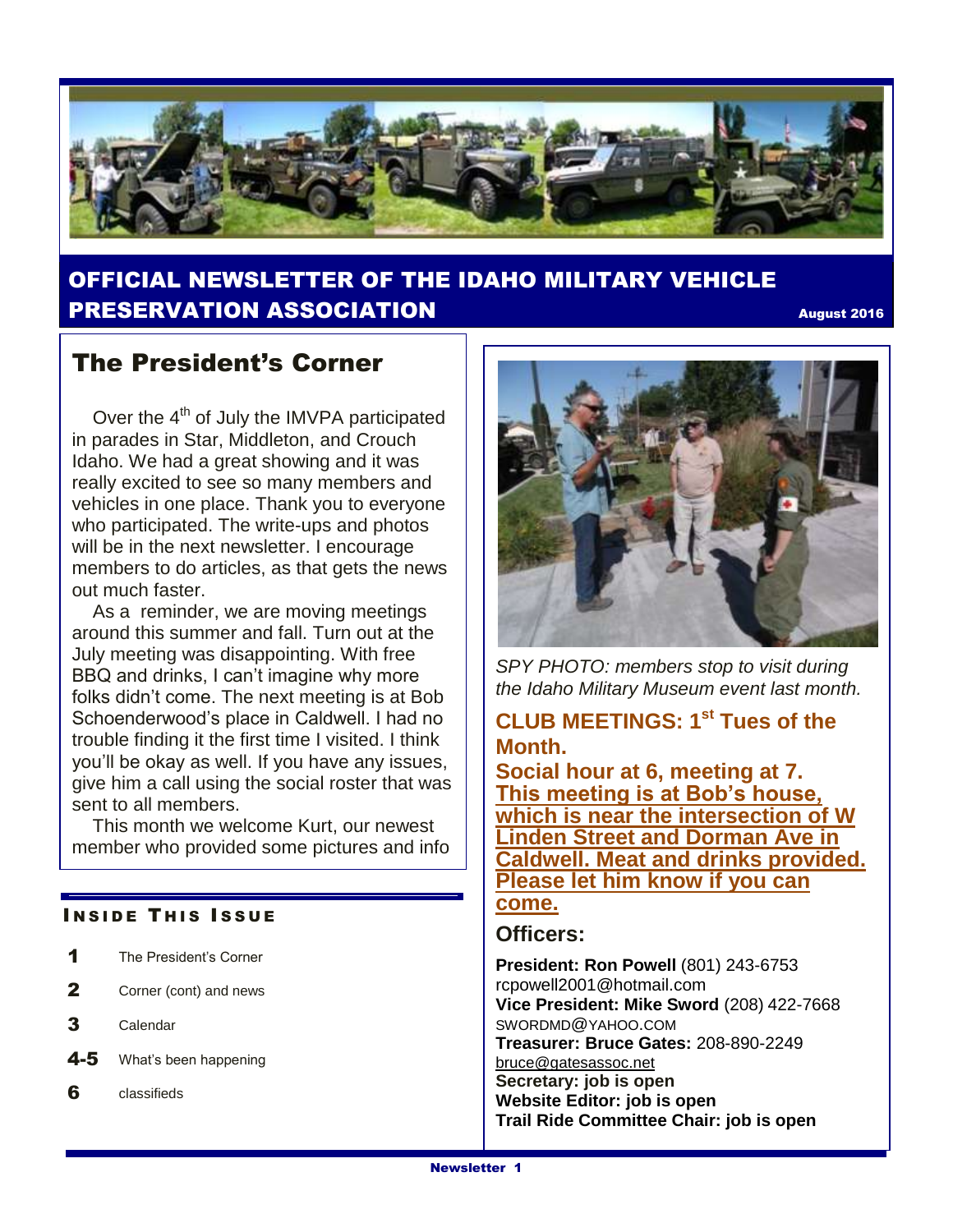for the newsletter. When you see him, give him a warm welcome.

 There aren't a lot of official events left in the year, as you might have noticed. At the last few meetings we discussed doing a campout, convoy, or coffee social. If this is something you would like to do, or if you have other ideas, let us know.

 The God and Country Show was not well received by members. We got notification very late, and those that attended were placed in an area that was not too accessible to the public. I really don't see us doing this show again unless one of club members steps up to take it on and provide leadership. Any event is only as successful as its leader. As President I realize that every event is ultimately on me, but neither Mike S or myself was able to attend this. One reason the Harley event is so popular and successful is because Barry starts the communication process very early, and really stays on top of things. That is an enormous help. Thanks Barry!

 Finally, I'm working on a report about the Idaho Military Show that we did in Fruitland. It's been the main topic of conversation. Attendance was way down, in spite of the extra efforts by the committee to increase advertising. We will be discussing the future of the show in the next few months. I strongly advise members to come and vote, and get your voice and opinion heard.

### -Ron  $\frac{1}{2}$ **It was in the news.**

We welcome one of our newest members, Kurt Baugher. Kurt shared the pictures of his M35 "Deuce and a half", which he picked up from Alex Gordon at the Idaho Motor Pool. Kurt does home loans and helps vets get VA loans. He plans to build a memorial wall in the back of the M35 with the names of every vet in Idaho who was KIA, MIA or POW since the Vietnam War. He also intends to include the names of law enforcement and fire fighters.



**Photo above; Kurt poses with Alex Gordon of the Idaho Motor Pool**

#### **Frequently Asked Questions**.

-how do I find out where the events are? A: look on the website, check this newsletter, see the emails sent out by Alex, and come to the meetings!

-How come there are no minutes? A: the secretary job is open. Please volunteer. -I want to reach another member. How do I do that? A: we built a social roster for everyone. If you didn't get your copy, just ask.

-I still don't know what's going on. A: maybe you aren't getting the emails from Alex G. Get on his list or check your junk mail folder. -How do I find out where the next meeting is? Get the address from the website or newsletter, and put it into your iphone, GPS, or use mapquest on the internet. Or use a map  $\odot$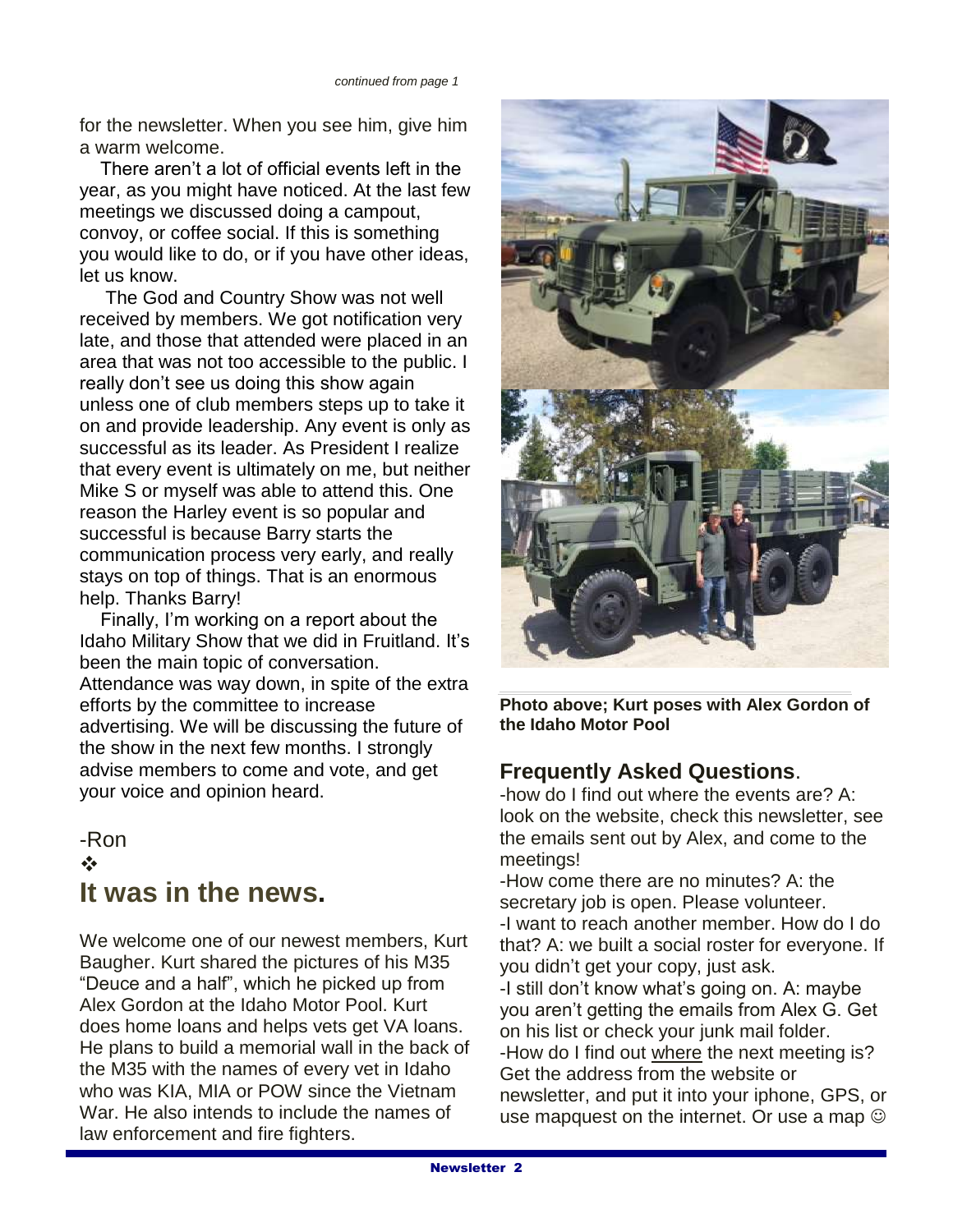## **Calendar of Events:**

**August Meeting**: Bob Schoenderwood's place: 1003 Lannahan place, Caldwell **September Meeting**: Mike's Hangar at Vintage Airframes, 5117 Aviation Way, Caldwell **October Meeting**: Gary Carrol's Place, 2283 Elloitt Street, Eagle

**November Meeting:** Bruce Gates' business: 604 N 36th street Nampa

**December Meeting**: None; this will be the end of 2016 holiday party. Location is to be planned. January Meeting 2017:

**-Harley Davidson Show, August 27<sup>th</sup>.** This is a park and relax kind of show. A club favorite! Start time is 10AM. Plan to arrive and set up 9:15 am. POC is Barry McCahill.

#### -MVPA INTERNATIONAL CONVENTION.

Pleasanton California, August 11<sup>th</sup>-13th 2016. August 11<sup>th</sup> ride the 1944 troop train!

#### **-7TH ANNUAL CHROME AT THE HOME, SEPT. 24TH. POC IS RON P**

This is a park and relax kind of event. There will be a short ceremony and raffle. This event is at the Idaho State Veteran's Home in Boise. They asked for 3 vehicles. Who wants to go?

#### -BOISE VETERAN'S DAY PARADE

Saturday, November 5<sup>th</sup>, 2016. Source: boiseveteransdayparade.org. Our club application has been submitted. POC is Ron P. Let me know who wants to attend, with vehicle type and size.  $\frac{1}{2}$ 

# **4 th of July Parades sneak preview of parade photos.**

**We will cover all 3 parades in the next issue. Would anyone like to do the writeup?!**



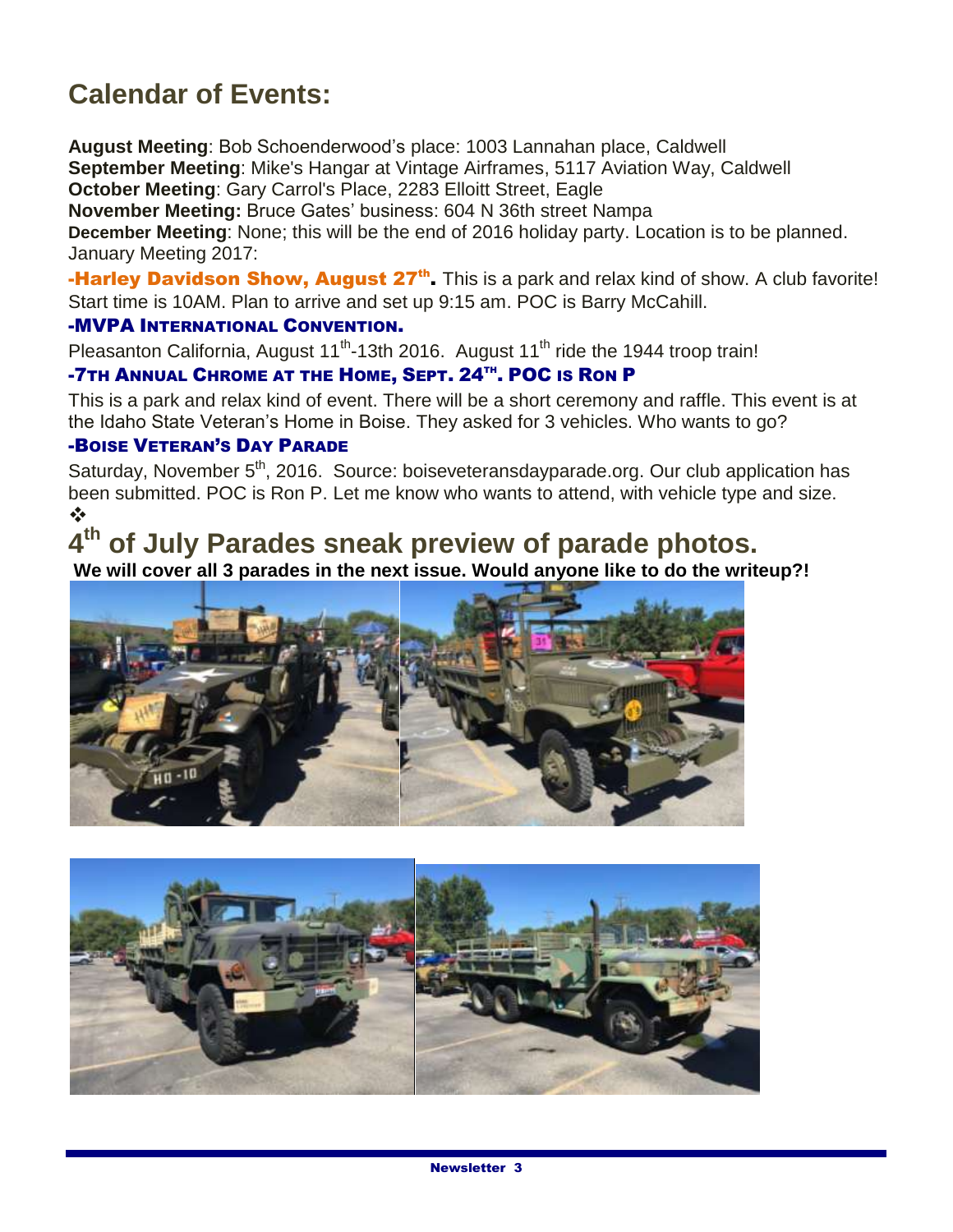### **The Meridian Speedway Victory Lap By Ron P**

The Meridian Speedway reached out to us and asked the IMVPA to do the "Victory Lap", in conjunction with the color guard and National Anthem. Of course we said yes. Not only is it a pleasure to do any event with US armed service personnel, but to honor the flag and be part of a color guard is a real privilege.

One of my goals as President of the IMVPA is to increase our presence in the community. I want people to know who are as an organization, and what we stand for. Well this worked out well as we were well received in front of 5000 screaming and patriotic fans! They announced us by name and gave full credit to the IMVPA for being there. An active duty service member in uniform rode in each vehicle, along with their service flag.



**Participants included Bruce G in his CCKW, Roy in his M151, Ron in his GPW, Al and Bonnie in their M38, and our newest member Ben in his newly acquired M998 HMMWV from the Idaho Motor Pool**.

Photos courtesy of the Meridian Speedway Staff  $\frac{1}{2}$